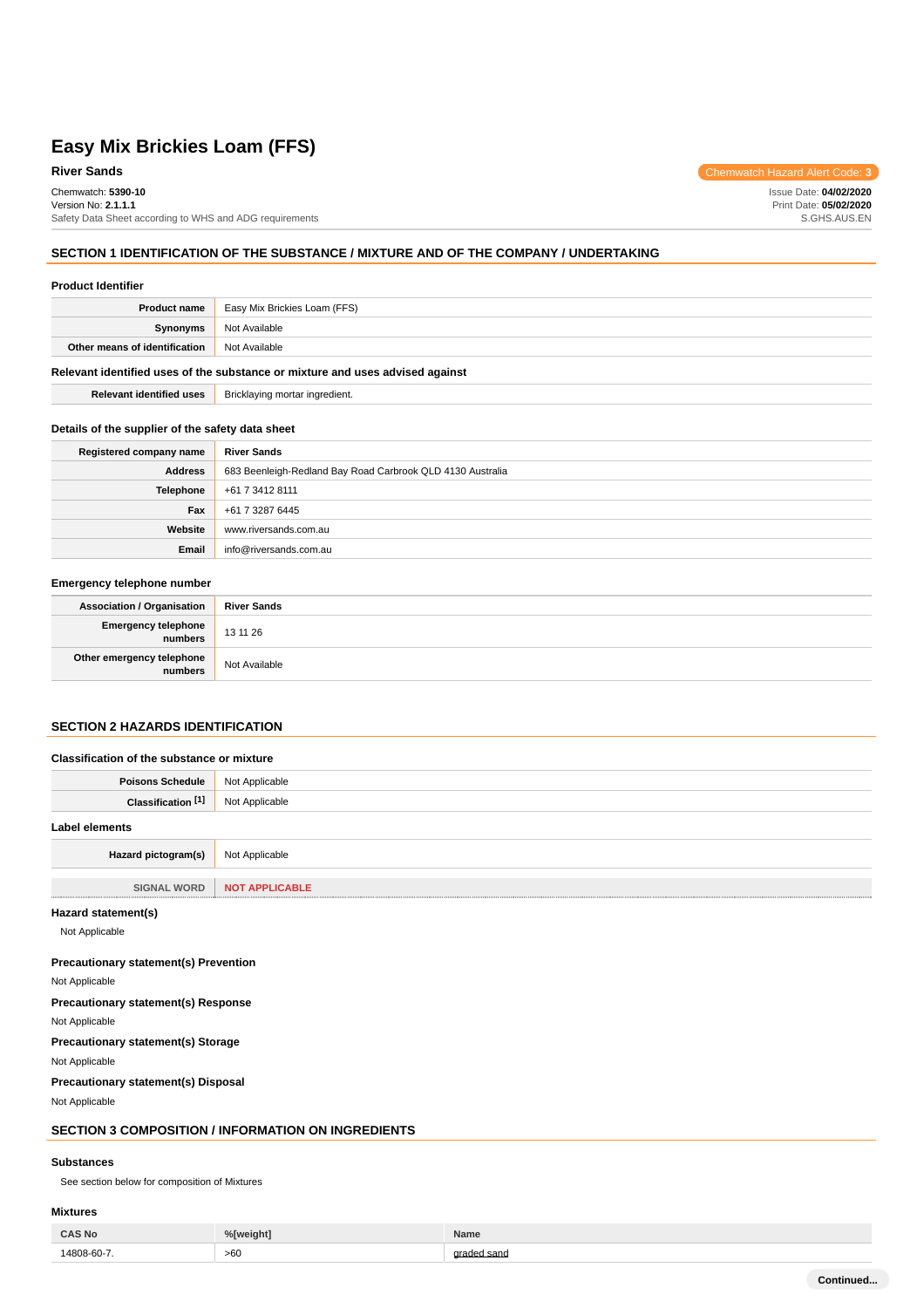| Avoilabla  |  | ma<br>$\cdots$<br>нан<br> |  |  |  |
|------------|--|---------------------------|--|--|--|
| $1000$ co. |  | quartz                    |  |  |  |

# **SECTION 4 FIRST AID MEASURES**

| Description of first aid measures |                                                                                                                                                                                                                                                                                                                                                                                                                                                                                                                                                                                                                                                                                                                                                                                                                                                                                                                                                                                                                                                                                                                                                                                                                                                                                                                                                                                                                                                                                           |  |  |  |  |
|-----------------------------------|-------------------------------------------------------------------------------------------------------------------------------------------------------------------------------------------------------------------------------------------------------------------------------------------------------------------------------------------------------------------------------------------------------------------------------------------------------------------------------------------------------------------------------------------------------------------------------------------------------------------------------------------------------------------------------------------------------------------------------------------------------------------------------------------------------------------------------------------------------------------------------------------------------------------------------------------------------------------------------------------------------------------------------------------------------------------------------------------------------------------------------------------------------------------------------------------------------------------------------------------------------------------------------------------------------------------------------------------------------------------------------------------------------------------------------------------------------------------------------------------|--|--|--|--|
| <b>Eye Contact</b>                | If this product comes in contact with the eyes:<br>In Immediately hold eyelids apart and flush the eye continuously with running water.<br>Ensure complete irrigation of the eye by keeping eyelids apart and away from eye and moving the eyelids by occasionally lifting the upper<br>and lower lids.<br>▶ Continue flushing until advised to stop by the Poisons Information Centre or a doctor, or for at least 15 minutes.<br>Transport to hospital or doctor without delay.<br>► Removal of contact lenses after an eye injury should only be undertaken by skilled personnel.                                                                                                                                                                                                                                                                                                                                                                                                                                                                                                                                                                                                                                                                                                                                                                                                                                                                                                      |  |  |  |  |
| <b>Skin Contact</b>               | If skin or hair contact occurs:<br>Immediately flush body and clothes with large amounts of water, using safety shower if available.<br>• Quickly remove all contaminated clothing, including footwear.<br>> Wash skin and hair with running water. Continue flushing with water until advised to stop by the Poisons Information Centre.<br>Transport to hospital, or doctor.                                                                                                                                                                                                                                                                                                                                                                                                                                                                                                                                                                                                                                                                                                                                                                                                                                                                                                                                                                                                                                                                                                            |  |  |  |  |
| Inhalation                        | If fumes or combustion products are inhaled remove from contaminated area.<br>Lay patient down. Keep warm and rested.<br>▶ Prostheses such as false teeth, which may block airway, should be removed, where possible, prior to initiating first aid procedures.<br>▶ Apply artificial respiration if not breathing, preferably with a demand valve resuscitator, bag-valve mask device, or pocket mask as trained.<br>Perform CPR if necessary.<br>Transport to hospital, or doctor, without delay.                                                                                                                                                                                                                                                                                                                                                                                                                                                                                                                                                                                                                                                                                                                                                                                                                                                                                                                                                                                       |  |  |  |  |
| Ingestion                         | ▶ Give a slurry of activated charcoal in water to drink. NEVER GIVE AN UNCONSCIOUS PATIENT WATER TO DRINK.<br>At least 3 tablespoons in a glass of water should be given.<br>Although induction of vomiting may be recommended (IN CONSCIOUS PERSONS ONLY), such a first aid measure is dissuaded due to the<br>risk of aspiration of stomach contents. (i) It is better to take the patient to a doctor who can decide on the necessity and method of emptying<br>the stomach. (ii) Special circumstances may however exist; these include non-availability of charcoal and the ready availability of the doctor.<br>NOTE: If vomiting is induced, lean patient forward or place on left side (head-down position, if possible) to maintain open airway and prevent<br>aspiration.<br>NOTE: Wear protective gloves when inducing vomiting.<br>▶ REFER FOR MEDICAL ATTENTION WITHOUT DELAY.<br>In the mean time, qualified first-aid personnel should treat the patient following observation and employing supportive measures as indicated<br>by the patient's condition.<br>If the services of a medical officer or medical doctor are readily available, the patient should be placed in his/her care and a copy of the SDS<br>should be provided. Further action will be the responsibility of the medical specialist.<br>If medical attention is not available on the worksite or surroundings send the patient to a hospital together with a copy of the SDS.<br>(ICSC20305/20307) |  |  |  |  |

### **Indication of any immediate medical attention and special treatment needed**

Treat symptomatically.

### **SECTION 5 FIREFIGHTING MEASURES**

### **Extinguishing media**

- There is no restriction on the type of extinguisher which may be used.
- Use extinguishing media suitable for surrounding area.

### **Special hazards arising from the substrate or mixture**

| <b>Fire Incompatibility</b>                                                                                                                                                                                                                                                                                                                                                                                                                                                                                                                                                                       | None known.                                                                                                                                                                                                        |  |  |  |
|---------------------------------------------------------------------------------------------------------------------------------------------------------------------------------------------------------------------------------------------------------------------------------------------------------------------------------------------------------------------------------------------------------------------------------------------------------------------------------------------------------------------------------------------------------------------------------------------------|--------------------------------------------------------------------------------------------------------------------------------------------------------------------------------------------------------------------|--|--|--|
| <b>Advice for firefighters</b>                                                                                                                                                                                                                                                                                                                                                                                                                                                                                                                                                                    |                                                                                                                                                                                                                    |  |  |  |
| Alert Fire Brigade and tell them location and nature of hazard.<br>$\triangleright$ Wear breathing apparatus plus protective gloves in the event of a fire.<br>▶ Prevent, by any means available, spillage from entering drains or water courses.<br>▶ Use fire fighting procedures suitable for surrounding area.<br><b>Fire Fighting</b><br>DO NOT approach containers suspected to be hot.<br>► Cool fire exposed containers with water spray from a protected location.<br>If safe to do so, remove containers from path of fire.<br>Equipment should be thoroughly decontaminated after use. |                                                                                                                                                                                                                    |  |  |  |
| <b>Fire/Explosion Hazard</b>                                                                                                                                                                                                                                                                                                                                                                                                                                                                                                                                                                      | $\blacktriangleright$ Non combustible.<br>Not considered a significant fire risk, however containers may burn.<br>Decomposition may produce toxic fumes of:<br>silicon dioxide (SiO2)<br>May emit poisonous fumes. |  |  |  |
| <b>HAZCHEM</b>                                                                                                                                                                                                                                                                                                                                                                                                                                                                                                                                                                                    | Not Applicable                                                                                                                                                                                                     |  |  |  |

### **SECTION 6 ACCIDENTAL RELEASE MEASURES**

**Personal precautions, protective equipment and emergency procedures**

See section 8

See section 12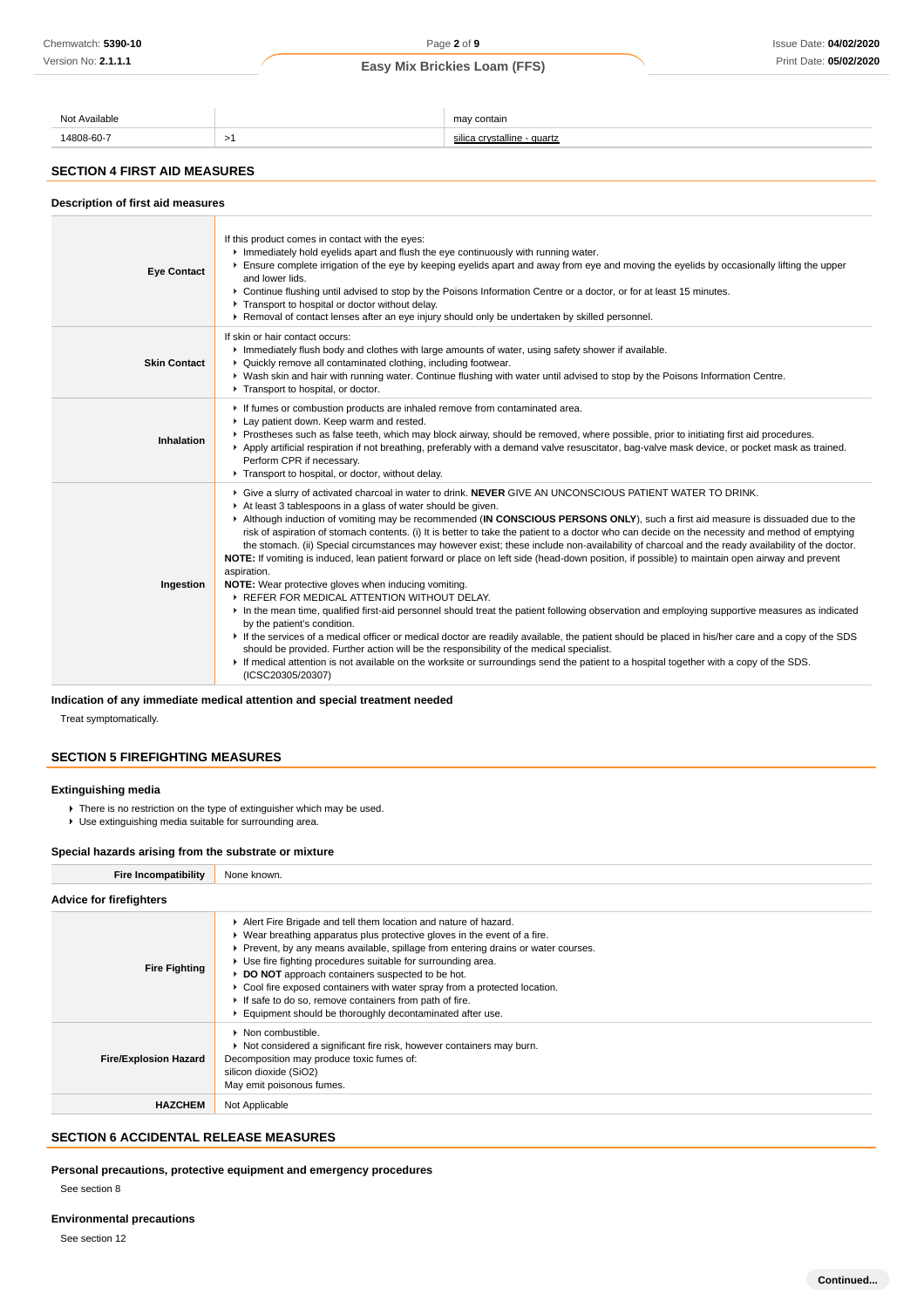# **Methods and material for containment and cleaning up**

| <b>Minor Spills</b> | • Clean up waste regularly and abnormal spills immediately.<br>Avoid breathing dust and contact with skin and eyes.<br>▶ Wear protective clothing, gloves, safety glasses and dust respirator.<br>▶ Use dry clean up procedures and avoid generating dust.<br>▶ Vacuum up or sweep up. NOTE: Vacuum cleaner must be fitted with an exhaust micro filter (HEPA type) (consider explosion-proof machines<br>designed to be grounded during storage and use).<br>Dampen with water to prevent dusting before sweeping.<br>Place in suitable containers for disposal.                                                                                                                                                                                                                                                                                                                                                                                                                     |
|---------------------|---------------------------------------------------------------------------------------------------------------------------------------------------------------------------------------------------------------------------------------------------------------------------------------------------------------------------------------------------------------------------------------------------------------------------------------------------------------------------------------------------------------------------------------------------------------------------------------------------------------------------------------------------------------------------------------------------------------------------------------------------------------------------------------------------------------------------------------------------------------------------------------------------------------------------------------------------------------------------------------|
| <b>Major Spills</b> | Clear area of personnel and move upwind.<br>Alert Fire Brigade and tell them location and nature of hazard.<br>▶ Wear full body protective clothing with breathing apparatus.<br>▶ Prevent, by all means available, spillage from entering drains or water courses.<br>Consider evacuation (or protect in place).<br>▶ No smoking, naked lights or ignition sources.<br>$\blacktriangleright$ Increase ventilation.<br>Stop leak if safe to do so.<br>▶ Water spray or fog may be used to disperse / absorb vapour.<br>Contain or absorb spill with sand, earth or vermiculite.<br>• Collect recoverable product into labelled containers for recycling.<br>▶ Collect solid residues and seal in labelled drums for disposal.<br>▶ Wash area and prevent runoff into drains.<br>After clean up operations, decontaminate and launder all protective clothing and equipment before storing and re-using.<br>If contamination of drains or waterways occurs, advise emergency services. |

Personal Protective Equipment advice is contained in Section 8 of the SDS.

# **SECTION 7 HANDLING AND STORAGE**

### **Precautions for safe handling**

| Safe handling     | Avoid all personal contact, including inhalation.<br>▶ Wear protective clothing when risk of exposure occurs.<br>Use in a well-ventilated area.<br>Prevent concentration in hollows and sumps.<br>DO NOT enter confined spaces until atmosphere has been checked.<br>DO NOT allow material to contact humans, exposed food or food utensils.<br>Avoid contact with incompatible materials.<br>V When handling, DO NOT eat, drink or smoke.<br>▶ Keep containers securely sealed when not in use.<br>Avoid physical damage to containers.<br>Always wash hands with soap and water after handling.<br>▶ Work clothes should be laundered separately. Launder contaminated clothing before re-use.<br>Use good occupational work practice.<br>▶ Observe manufacturer's storage and handling recommendations contained within this SDS.<br>Atmosphere should be regularly checked against established exposure standards to ensure safe working conditions are maintained. |  |  |  |
|-------------------|-------------------------------------------------------------------------------------------------------------------------------------------------------------------------------------------------------------------------------------------------------------------------------------------------------------------------------------------------------------------------------------------------------------------------------------------------------------------------------------------------------------------------------------------------------------------------------------------------------------------------------------------------------------------------------------------------------------------------------------------------------------------------------------------------------------------------------------------------------------------------------------------------------------------------------------------------------------------------|--|--|--|
| Other information | Store in original containers.<br>▶ Keep containers securely sealed.<br>Store in a cool, dry area protected from environmental extremes.<br>Store away from incompatible materials and foodstuff containers.<br>▶ Protect containers against physical damage and check regularly for leaks.<br>▶ Observe manufacturer's storage and handling recommendations contained within this SDS.<br>For major quantities:<br>▶ Consider storage in bunded areas - ensure storage areas are isolated from sources of community water (including stormwater, ground<br>water, lakes and streams}.<br>Ensure that accidental discharge to air or water is the subject of a contingency disaster management plan; this may require consultation with<br>local authorities.                                                                                                                                                                                                            |  |  |  |

### **Conditions for safe storage, including any incompatibilities**

| Suitable container      | Multi-ply paper bag with sealed plastic liner or heavy gauge plastic bag.                                                                                                                                                                                |  |  |  |
|-------------------------|----------------------------------------------------------------------------------------------------------------------------------------------------------------------------------------------------------------------------------------------------------|--|--|--|
|                         | NOTE: Bags should be stacked, blocked, interlocked, and limited in height so that they are stable and secure against sliding or collapse. Check<br>that all containers are clearly labelled and free from leaks. Packing as recommended by manufacturer. |  |  |  |
| Storage incompatibility | Avoid strong acids, bases.                                                                                                                                                                                                                               |  |  |  |

# **SECTION 8 EXPOSURE CONTROLS / PERSONAL PROTECTION**

### **Control parameters**

# **OCCUPATIONAL EXPOSURE LIMITS (OEL)**

# **INGREDIENT DATA**

| Source                       | Ingredient                  | <b>Material name</b>                           | <b>TWA</b>      | <b>STEL</b>   | Peak          | <b>Notes</b>  |
|------------------------------|-----------------------------|------------------------------------------------|-----------------|---------------|---------------|---------------|
| Australia Exposure Standards | graded sand                 | Silica - Crystalline: Quartz (respirable dust) | $0.05$ mg/m $3$ | Not Available | Not Available | Not Available |
| Australia Exposure Standards | silica crystalline - quartz | Silica - Crystalline: Quartz (respirable dust) | $0.05$ mg/m $3$ | Not Available | Not Available | Not Available |
| <b>EMERGENCY LIMITS</b>      |                             |                                                |                 |               |               |               |
| Ingredient                   | <b>Material name</b>        |                                                | TEEL-1          | TEEL-2        | TEEL-3        |               |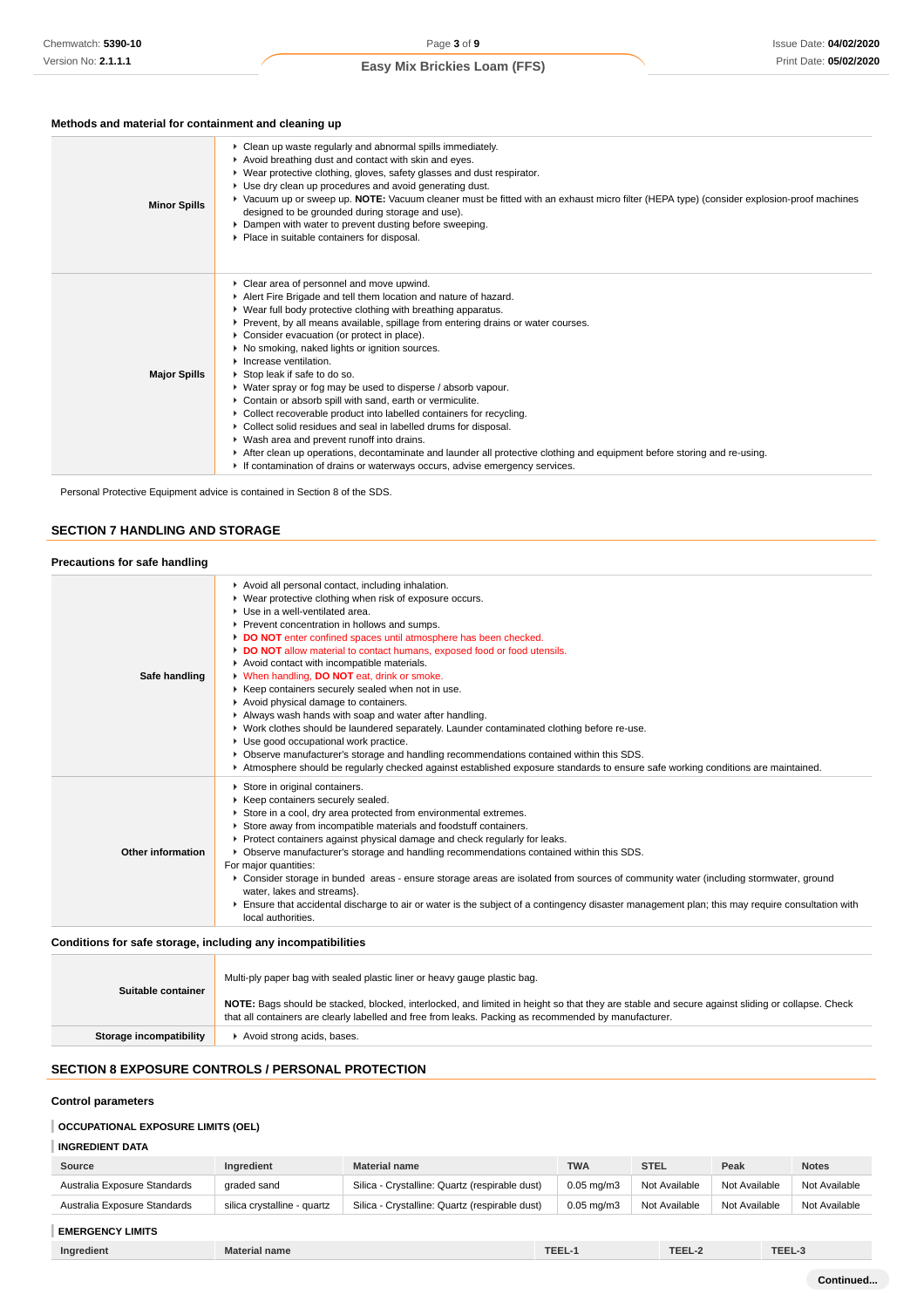| graded sand                 | Silica, crystalline-quartz; (Silicon dioxide) | $0.075$ mg/m $3$<br>33 mg/m3 |                     | 200 mg/m3     |           |
|-----------------------------|-----------------------------------------------|------------------------------|---------------------|---------------|-----------|
| silica crystalline - quartz | Silica, crystalline-quartz; (Silicon dioxide) | $0.075$ mg/m $3$             |                     | 33 mg/m3      | 200 mg/m3 |
| Ingredient                  | <b>Original IDLH</b>                          |                              | <b>Revised IDLH</b> |               |           |
| graded sand                 | 25 mg/m3 / 50 mg/m3                           |                              |                     | Not Available |           |
| silica crystalline - quartz | 25 mg/m3 / 50 mg/m3                           |                              | Not Available       |               |           |

### **Exposure controls**

| Appropriate engineering<br>controls | Engineering controls are used to remove a hazard or place a barrier between the worker and the hazard. Well-designed engineering controls can<br>be highly effective in protecting workers and will typically be independent of worker interactions to provide this high level of protection.<br>The basic types of engineering controls are:<br>Process controls which involve changing the way a job activity or process is done to reduce the risk.<br>Enclosure and/or isolation of emission source which keeps a selected hazard "physically" away from the worker and ventilation that strategically<br>"adds" and "removes" air in the work environment. Ventilation can remove or dilute an air contaminant if designed properly. The design of a<br>ventilation system must match the particular process and chemical or contaminant in use.<br>Employers may need to use multiple types of controls to prevent employee overexposure.<br>▶ Employees exposed to confirmed human carcinogens should be authorized to do so by the employer, and work in a regulated area.<br>▶ Work should be undertaken in an isolated system such as a "glove-box". Employees should wash their hands and arms upon completion of<br>the assigned task and before engaging in other activities not associated with the isolated system.<br>▶ Within regulated areas, the carcinogen should be stored in sealed containers, or enclosed in a closed system, including piping systems, with<br>any sample ports or openings closed while the carcinogens are contained within.<br>• Open-vessel systems are prohibited.<br>Each operation should be provided with continuous local exhaust ventilation so that air movement is always from ordinary work areas to the<br>operation.<br>Exhaust air should not be discharged to regulated areas, non-regulated areas or the external environment unless decontaminated. Clean<br>make-up air should be introduced in sufficient volume to maintain correct operation of the local exhaust system.<br>For maintenance and decontamination activities, authorized employees entering the area should be provided with and required to wear<br>clean, impervious garments, including gloves, boots and continuous-air supplied hood. Prior to removing protective garments the employee<br>should undergo decontamination and be required to shower upon removal of the garments and hood.<br>▶ Except for outdoor systems, regulated areas should be maintained under negative pressure (with respect to non-regulated areas).<br>▶ Local exhaust ventilation requires make-up air be supplied in equal volumes to replaced air.<br>Laboratory hoods must be designed and maintained so as to draw air inward at an average linear face velocity of 0.76 m/sec with a minimum<br>of 0.64 m/sec. Design and construction of the fume hood requires that insertion of any portion of the employees body, other than hands and<br>arms, be disallowed. |
|-------------------------------------|-------------------------------------------------------------------------------------------------------------------------------------------------------------------------------------------------------------------------------------------------------------------------------------------------------------------------------------------------------------------------------------------------------------------------------------------------------------------------------------------------------------------------------------------------------------------------------------------------------------------------------------------------------------------------------------------------------------------------------------------------------------------------------------------------------------------------------------------------------------------------------------------------------------------------------------------------------------------------------------------------------------------------------------------------------------------------------------------------------------------------------------------------------------------------------------------------------------------------------------------------------------------------------------------------------------------------------------------------------------------------------------------------------------------------------------------------------------------------------------------------------------------------------------------------------------------------------------------------------------------------------------------------------------------------------------------------------------------------------------------------------------------------------------------------------------------------------------------------------------------------------------------------------------------------------------------------------------------------------------------------------------------------------------------------------------------------------------------------------------------------------------------------------------------------------------------------------------------------------------------------------------------------------------------------------------------------------------------------------------------------------------------------------------------------------------------------------------------------------------------------------------------------------------------------------------------------------------------------------------------------------------------------------------------------------------------------------------------------------------------------------------------------------------------------------------------------------------------------------------------------------------------------------------------------------------------------------------------------------------------|
| <b>Personal protection</b>          |                                                                                                                                                                                                                                                                                                                                                                                                                                                                                                                                                                                                                                                                                                                                                                                                                                                                                                                                                                                                                                                                                                                                                                                                                                                                                                                                                                                                                                                                                                                                                                                                                                                                                                                                                                                                                                                                                                                                                                                                                                                                                                                                                                                                                                                                                                                                                                                                                                                                                                                                                                                                                                                                                                                                                                                                                                                                                                                                                                                           |
| Eye and face protection             | ▶ Safety glasses with unperforated side shields may be used where continuous eye protection is desirable, as in laboratories; spectacles are<br>not sufficient where complete eye protection is needed such as when handling bulk-quantities, where there is a danger of splashing, or if the<br>material may be under pressure.<br>• Chemical goggles whenever there is a danger of the material coming in contact with the eyes; goggles must be properly fitted.<br>Full face shield (20 cm, 8 in minimum) may be required for supplementary but never for primary protection of eyes; these afford face<br>protection.<br>Alternatively a gas mask may replace splash goggles and face shields.<br>▶ Contact lenses may pose a special hazard; soft contact lenses may absorb and concentrate irritants. A written policy document, describing<br>the wearing of lenses or restrictions on use, should be created for each workplace or task. This should include a review of lens absorption<br>and adsorption for the class of chemicals in use and an account of injury experience. Medical and first-aid personnel should be trained in<br>their removal and suitable equipment should be readily available. In the event of chemical exposure, begin eye irrigation immediately and<br>remove contact lens as soon as practicable. Lens should be removed at the first signs of eye redness or irritation - lens should be removed in<br>a clean environment only after workers have washed hands thoroughly. [CDC NIOSH Current Intelligence Bulletin 59], [AS/NZS 1336 or<br>national equivalent]                                                                                                                                                                                                                                                                                                                                                                                                                                                                                                                                                                                                                                                                                                                                                                                                                                                                                                                                                                                                                                                                                                                                                                                                                                                                                                                                                                              |
| <b>Skin protection</b>              | See Hand protection below                                                                                                                                                                                                                                                                                                                                                                                                                                                                                                                                                                                                                                                                                                                                                                                                                                                                                                                                                                                                                                                                                                                                                                                                                                                                                                                                                                                                                                                                                                                                                                                                                                                                                                                                                                                                                                                                                                                                                                                                                                                                                                                                                                                                                                                                                                                                                                                                                                                                                                                                                                                                                                                                                                                                                                                                                                                                                                                                                                 |
| Hands/feet protection               | ▶ Elbow length PVC gloves<br>The selection of suitable gloves does not only depend on the material, but also on further marks of quality which vary from manufacturer to<br>manufacturer. Where the chemical is a preparation of several substances, the resistance of the glove material can not be calculated in advance<br>and has therefore to be checked prior to the application.<br>The exact break through time for substances has to be obtained from the manufacturer of the protective gloves and has to be observed when<br>making a final choice.<br>Personal hygiene is a key element of effective hand care. Gloves must only be worn on clean hands. After using gloves, hands should be<br>washed and dried thoroughly. Application of a non-perfumed moisturiser is recommended.<br>Suitability and durability of glove type is dependent on usage. Important factors in the selection of gloves include:<br>frequency and duration of contact,<br>chemical resistance of glove material,<br>$\cdot$<br>glove thickness and<br>dexterity<br>$\cdot$<br>Select gloves tested to a relevant standard (e.g. Europe EN 374, US F739, AS/NZS 2161.1 or national equivalent).<br>When prolonged or frequently repeated contact may occur, a glove with a protection class of 5 or higher (breakthrough time<br>greater than 240 minutes according to EN 374, AS/NZS 2161.10.1 or national equivalent) is recommended.<br>When only brief contact is expected, a glove with a protection class of 3 or higher (breakthrough time greater than 60 minutes<br>according to EN 374, AS/NZS 2161.10.1 or national equivalent) is recommended.<br>Some glove polymer types are less affected by movement and this should be taken into account when considering gloves for<br>long-term use.<br>Contaminated gloves should be replaced.<br>As defined in ASTM F-739-96 in any application, gloves are rated as:<br>Excellent when breakthrough time > 480 min<br>Good when breakthrough time > 20 min<br>Fair when breakthrough time < 20 min<br>Poor when glove material degrades<br>For general applications, gloves with a thickness typically greater than 0.35 mm, are recommended.                                                                                                                                                                                                                                                                                                                                                                                                                                                                                                                                                                                                                                                                                                                                                                                            |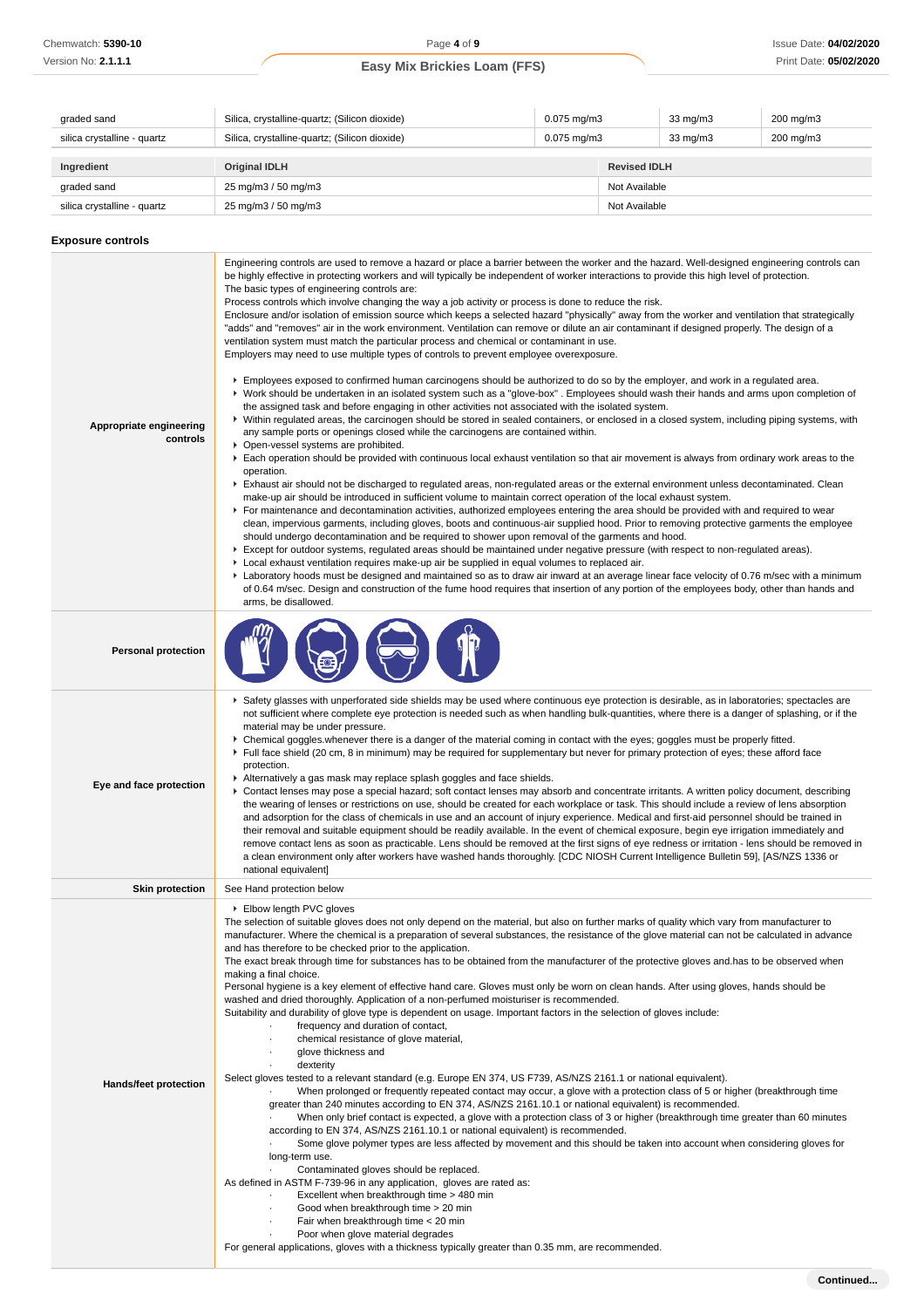|                        | It should be emphasised that glove thickness is not necessarily a good predictor of glove resistance to a specific chemical, as the permeation<br>efficiency of the glove will be dependent on the exact composition of the glove material. Therefore, glove selection should also be based on<br>consideration of the task requirements and knowledge of breakthrough times.<br>Glove thickness may also vary depending on the glove manufacturer, the glove type and the glove model. Therefore, the manufacturers'<br>technical data should always be taken into account to ensure selection of the most appropriate glove for the task.<br>Note: Depending on the activity being conducted, gloves of varying thickness may be required for specific tasks. For example:<br>Thinner gloves (down to 0.1 mm or less) may be required where a high degree of manual dexterity is needed. However, these<br>gloves are only likely to give short duration protection and would normally be just for single use applications, then disposed of.<br>Thicker gloves (up to 3 mm or more) may be required where there is a mechanical (as well as a chemical) risk i.e. where there is<br>abrasion or puncture potential<br>Gloves must only be worn on clean hands. After using gloves, hands should be washed and dried thoroughly. Application of a non-perfumed<br>moisturiser is recommended.<br>Experience indicates that the following polymers are suitable as glove materials for protection against undissolved, dry solids, where abrasive<br>particles are not present.<br>polychloroprene.<br>nitrile rubber.<br>butyl rubber.<br>• fluorocaoutchouc.<br>polyvinyl chloride.<br>Gloves should be examined for wear and/ or degradation constantly.                                                                |
|------------------------|-----------------------------------------------------------------------------------------------------------------------------------------------------------------------------------------------------------------------------------------------------------------------------------------------------------------------------------------------------------------------------------------------------------------------------------------------------------------------------------------------------------------------------------------------------------------------------------------------------------------------------------------------------------------------------------------------------------------------------------------------------------------------------------------------------------------------------------------------------------------------------------------------------------------------------------------------------------------------------------------------------------------------------------------------------------------------------------------------------------------------------------------------------------------------------------------------------------------------------------------------------------------------------------------------------------------------------------------------------------------------------------------------------------------------------------------------------------------------------------------------------------------------------------------------------------------------------------------------------------------------------------------------------------------------------------------------------------------------------------------------------------------------------------------------------------------------------|
| <b>Body protection</b> | See Other protection below                                                                                                                                                                                                                                                                                                                                                                                                                                                                                                                                                                                                                                                                                                                                                                                                                                                                                                                                                                                                                                                                                                                                                                                                                                                                                                                                                                                                                                                                                                                                                                                                                                                                                                                                                                                                  |
| Other protection       | Employees working with confirmed human carcinogens should be provided with, and be required to wear, clean, full body protective clothing<br>(smocks, coveralls, or long-sleeved shirt and pants), shoe covers and gloves prior to entering the regulated area. [AS/NZS ISO 6529:2006 or<br>national equivalent]<br>Employees engaged in handling operations involving carcinogens should be provided with, and required to wear and use half-face filter-type<br>respirators with filters for dusts, mists and fumes, or air purifying canisters or cartridges. A respirator affording higher levels of protection may<br>be substituted. [AS/NZS 1715 or national equivalent]<br>Emergency deluge showers and eyewash fountains, supplied with potable water, should be located near, within sight of, and on the same<br>level with locations where direct exposure is likely.<br>▶ Prior to each exit from an area containing confirmed human carcinogens, employees should be required to remove and leave protective<br>clothing and equipment at the point of exit and at the last exit of the day, to place used clothing and equipment in impervious containers at<br>the point of exit for purposes of decontamination or disposal. The contents of such impervious containers must be identified with suitable<br>labels. For maintenance and decontamination activities, authorized employees entering the area should be provided with and required to<br>wear clean, impervious garments, including gloves, boots and continuous-air supplied hood.<br>▶ Prior to removing protective garments the employee should undergo decontamination and be required to shower upon removal of the<br>garments and hood.<br>• Overalls.<br>P.V.C. apron.<br>Barrier cream.<br>Skin cleansing cream.<br>► Eye wash unit. |

#### **Respiratory protection**

Particulate. (AS/NZS 1716 & 1715, EN 143:2000 & 149:001, ANSI Z88 or national equivalent)

| <b>Required Minimum Protection Factor</b> | <b>Half-Face Respirator</b> | <b>Full-Face Respirator</b> | <b>Powered Air Respirator</b> |
|-------------------------------------------|-----------------------------|-----------------------------|-------------------------------|
| up to $10 \times ES$                      | P <sub>1</sub><br>Air-line* | -                           | PAPR-P1                       |
| up to $50 \times ES$                      | Air-line**                  | P <sub>2</sub>              | PAPR-P2                       |
| up to $100 \times ES$                     | -                           | P <sub>3</sub>              |                               |
|                                           |                             | Air-line*                   |                               |
| $100 + x ES$                              | -                           | Air-line**                  | PAPR-P3                       |

\* - Negative pressure demand \*\* - Continuous flow

A(All classes) = Organic vapours, B AUS or B1 = Acid gasses, B2 = Acid gas or hydrogen cyanide(HCN), B3 = Acid gas or hydrogen cyanide(HCN), E = Sulfur dioxide(SO2), G = Agricultural chemicals, K = Ammonia(NH3), Hg = Mercury, NO = Oxides of nitrogen, MB = Methyl bromide, AX = Low boiling point organic compounds(below 65 degC)

If inhalation risk above the TLV exists, wear approved dust respirator.

- Use respirators with protection factors appropriate for the exposure level.
	- Up to 5 X TLV, use valveless mask type; up to 10 X TLV, use 1/2 mask dust respirator
	- Up to 50 X TLV, use full face dust respirator or demand type C air supplied respirator
- ► Up to 500 X TLV, use powered air-purifying dust respirator or a Type C pressure demand supplied-air respirator ▶ Over 500 X TLV wear full-face self-contained breathing apparatus with positive pressure mode or a combination respirator with a Type C positive pressure supplied-air full-face
- respirator and an auxiliary self-contained breathing apparatus operated in pressure demand or other positive pressure mode
- Respirators may be necessary when engineering and administrative controls do not adequately prevent exposures.
- The decision to use respiratory protection should be based on professional judgment that takes into account toxicity information, exposure measurement data, and frequency and likelihood of the worker's exposure - ensure users are not subject to high thermal loads which may result in heat stress or distress due to personal protective equipment (powered, positive flow, full face apparatus may be an option).
- Published occupational exposure limits, where they exist, will assist in determining the adequacy of the selected respiratory protection. These may be government mandated or vendor recommended.

▶ Certified respirators will be useful for protecting workers from inhalation of particulates when properly selected and fit tested as part of a complete respiratory protection program.

Use approved positive flow mask if significant quantities of dust becomes airborne.

**Try to avoid creating dust conditions.** 

### **SECTION 9 PHYSICAL AND CHEMICAL PROPERTIES**

#### **Information on basic physical and chemical properties**

| Appearance            | Grey or white ti beige coloured granular solid; insoluble in water. |                              |            |
|-----------------------|---------------------------------------------------------------------|------------------------------|------------|
|                       |                                                                     |                              |            |
| <b>Physical state</b> | Divided Solid                                                       | Relative density (Water = 1) | 1.5 (bulk) |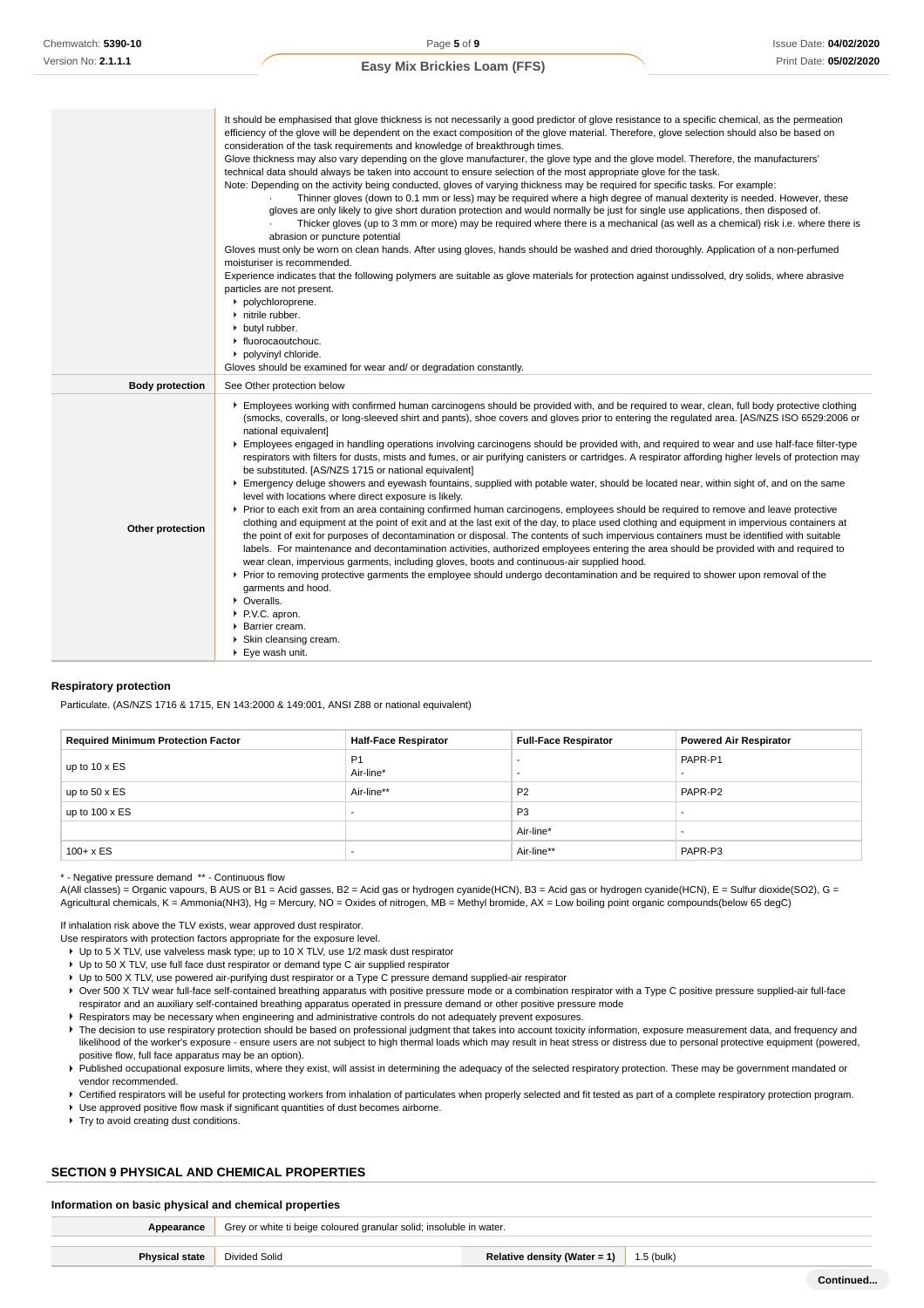| Odour                                           | Not Available  | <b>Partition coefficient n-octanol</b><br>/ water | Not Available  |
|-------------------------------------------------|----------------|---------------------------------------------------|----------------|
| Odour threshold                                 | Not Available  | Auto-ignition temperature (°C)                    | Not Applicable |
| pH (as supplied)                                | Not Applicable | <b>Decomposition temperature</b>                  | Not Available  |
| Melting point / freezing point<br>(°C)          | Not Available  | Viscosity (cSt)                                   | Not Applicable |
| Initial boiling point and boiling<br>range (°C) | Not Applicable | Molecular weight (g/mol)                          | Not Applicable |
| Flash point (°C)                                | Not Applicable | <b>Taste</b>                                      | Not Available  |
| <b>Evaporation rate</b>                         | Not Available  | <b>Explosive properties</b>                       | Not Available  |
| Flammability                                    | Not Applicable | <b>Oxidising properties</b>                       | Not Available  |
| Upper Explosive Limit (%)                       | Not Applicable | Surface Tension (dyn/cm or<br>$mN/m$ )            | Not Applicable |
| Lower Explosive Limit (%)                       | Not Applicable | <b>Volatile Component (%vol)</b>                  | Not Available  |
| Vapour pressure (kPa)                           | Not Applicable | Gas group                                         | Not Available  |
| Solubility in water                             | Immiscible     | pH as a solution (1%)                             | Not Applicable |
| Vapour density (Air = 1)                        | Not Available  | VOC g/L                                           | Not Available  |

# **SECTION 10 STABILITY AND REACTIVITY**

| Reactivity                                 | See section 7                                                                                                                        |
|--------------------------------------------|--------------------------------------------------------------------------------------------------------------------------------------|
| <b>Chemical stability</b>                  | • Unstable in the presence of incompatible materials.<br>▶ Product is considered stable.<br>Hazardous polymerisation will not occur. |
| Possibility of hazardous<br>reactions      | See section 7                                                                                                                        |
| <b>Conditions to avoid</b>                 | See section 7                                                                                                                        |
| Incompatible materials                     | See section 7                                                                                                                        |
| <b>Hazardous decomposition</b><br>products | See section 5                                                                                                                        |

### **SECTION 11 TOXICOLOGICAL INFORMATION**

### **Information on toxicological effects**

| Inhaled                      | Inhalation of dusts, generated by the material during the course of normal handling, may produce severe damage to the health of the individual.<br>Relatively small amounts absorbed from the lungs may prove fatal.<br>Persons with impaired respiratory function, airway diseases and conditions such as emphysema or chronic bronchitis, may incur further disability<br>if excessive concentrations of particulate are inhaled.<br>If prior damage to the circulatory or nervous systems has occurred or if kidney damage has been sustained, proper screenings should be<br>conducted on individuals who may be exposed to further risk if handling and use of the material result<br>in excessive exposures. |                                    |  |
|------------------------------|--------------------------------------------------------------------------------------------------------------------------------------------------------------------------------------------------------------------------------------------------------------------------------------------------------------------------------------------------------------------------------------------------------------------------------------------------------------------------------------------------------------------------------------------------------------------------------------------------------------------------------------------------------------------------------------------------------------------|------------------------------------|--|
| Ingestion                    | Accidental ingestion of the material may be severely damaging to the health of the individual; animal experiments indicate that ingestion of less<br>than 5 gram may be fatal.                                                                                                                                                                                                                                                                                                                                                                                                                                                                                                                                     |                                    |  |
| <b>Skin Contact</b>          | Open cuts, abraded or irritated skin should not be exposed to this material<br>Entry into the blood-stream, through, for example, cuts, abrasions or lesions, may produce systemic injury with harmful effects. Examine the skin<br>prior to the use of the material and ensure that any external damage is suitably protected.<br>Skin contact with the material may produce severe damage to the health of the individual; systemic effects may result following absorption and<br>these may be fatal.                                                                                                                                                                                                           |                                    |  |
| Eye                          | Although the material is not thought to be an irritant (as classified by EC Directives), direct contact with the eye may cause transient discomfort<br>characterised by tearing or conjunctival redness (as with windburn). Slight abrasive damage may also result.                                                                                                                                                                                                                                                                                                                                                                                                                                                |                                    |  |
| <b>Chronic</b>               | Substance accumulation, in the human body, may occur and may cause some concern following repeated or long-term occupational exposure.<br>Crystalline silicas activate the inflammatory response of white blood cells after they injure the lung epithelium. Chronic exposure to crystalline<br>silicas reduces lung capacity and predisposes to chest infections.<br>Long term exposure to high dust concentrations may cause changes in lung function i.e. pneumoconiosis, caused by particles less than 0.5<br>micron penetrating and remaining in the lung.                                                                                                                                                    |                                    |  |
|                              |                                                                                                                                                                                                                                                                                                                                                                                                                                                                                                                                                                                                                                                                                                                    |                                    |  |
| Easy Mix Brickies Loam (FFS) | <b>TOXICITY</b><br>Not Available                                                                                                                                                                                                                                                                                                                                                                                                                                                                                                                                                                                                                                                                                   | <b>IRRITATION</b><br>Not Available |  |
| graded sand                  | <b>TOXICITY</b><br>Oral (rat) LD50: =500 mg/kg $^{[2]}$                                                                                                                                                                                                                                                                                                                                                                                                                                                                                                                                                                                                                                                            | <b>IRRITATION</b><br>Not Available |  |
| silica crystalline - quartz  | <b>TOXICITY</b><br>Oral (rat) LD50: =500 mg/kg $^{[2]}$                                                                                                                                                                                                                                                                                                                                                                                                                                                                                                                                                                                                                                                            | <b>IRRITATION</b><br>Not Available |  |

**Legend:** 1. Value obtained from Europe ECHA Registered Substances - Acute toxicity 2.\* Value obtained from manufacturer's SDS. Unless otherwise specified data extracted from RTECS - Register of Toxic Effect of chemical Substances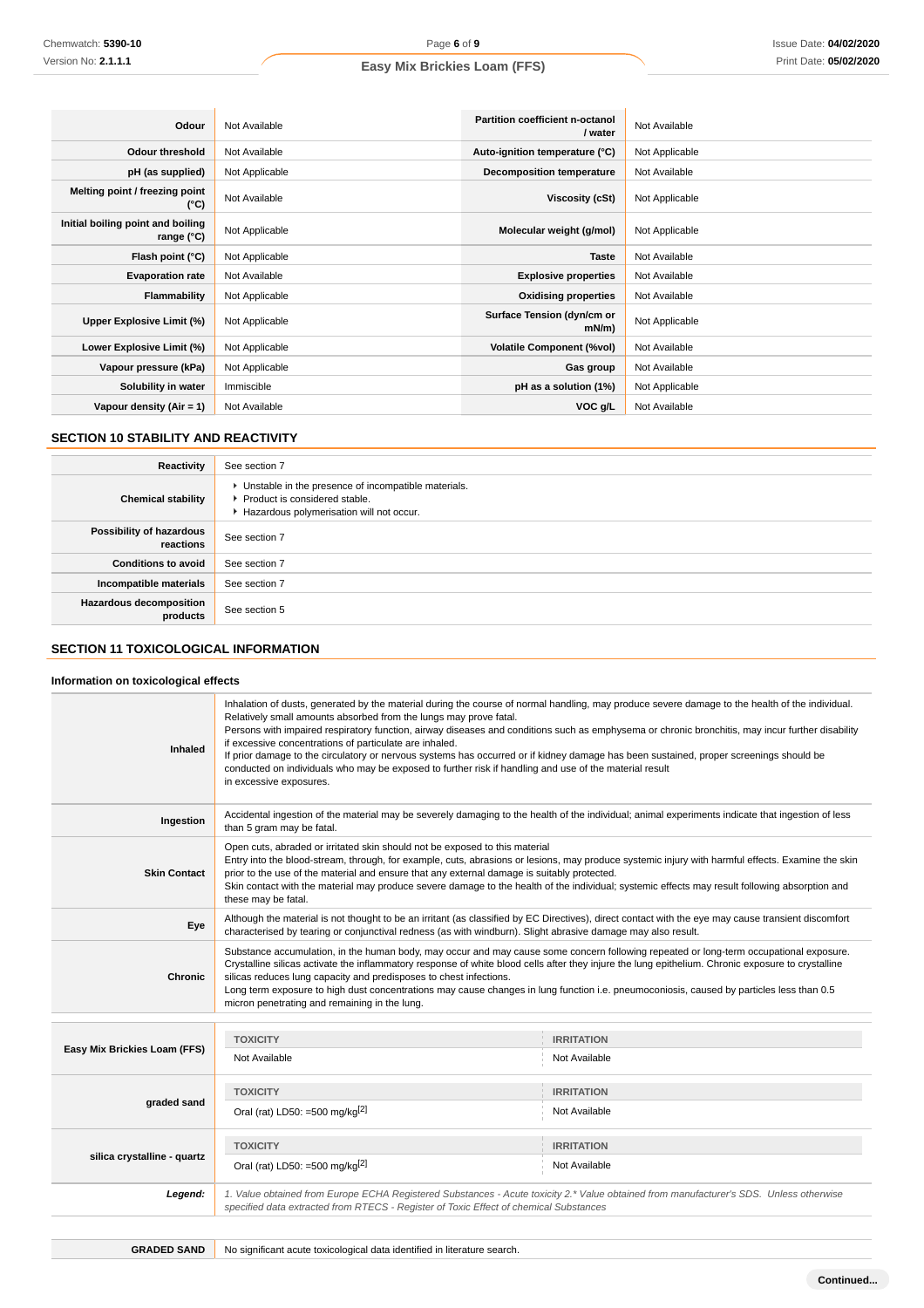| SILICA CRYSTALLINE -<br><b>QUARTZ</b>       | WARNING: For inhalation exposure ONLY: This substance has been classified by the IARC as Group 1: CARCINOGENIC TO HUMANS<br>The International Agency for Research on Cancer (IARC) has classified occupational exposures to respirable (<5 um) crystalline silica as being<br>carcinogenic to humans. This classification is based on what IARC considered sufficient evidence from epidemiological studies of humans for<br>the carcinogenicity of inhaled silica in the forms of quartz and cristobalite. Crystalline silica is also known to cause silicosis, a non-cancerous lung<br>disease.<br>Intermittent exposure produces; focal fibrosis, (pneumoconiosis), cough, dyspnoea, liver tumours.<br>* Millions of particles per cubic foot (based on impinger samples counted by light field techniques).<br>NOTE: the physical nature of quartz in the product determines whether it is likely to present a chronic health problem. To be a hazard the<br>material must enter the breathing zone as respirable particles. |                                                                                                                                                                     |
|---------------------------------------------|----------------------------------------------------------------------------------------------------------------------------------------------------------------------------------------------------------------------------------------------------------------------------------------------------------------------------------------------------------------------------------------------------------------------------------------------------------------------------------------------------------------------------------------------------------------------------------------------------------------------------------------------------------------------------------------------------------------------------------------------------------------------------------------------------------------------------------------------------------------------------------------------------------------------------------------------------------------------------------------------------------------------------------|---------------------------------------------------------------------------------------------------------------------------------------------------------------------|
| <b>Acute Toxicity</b>                       | ×<br>Carcinogenicity                                                                                                                                                                                                                                                                                                                                                                                                                                                                                                                                                                                                                                                                                                                                                                                                                                                                                                                                                                                                             | ×                                                                                                                                                                   |
| <b>Skin Irritation/Corrosion</b>            | ×<br>Reproductivity                                                                                                                                                                                                                                                                                                                                                                                                                                                                                                                                                                                                                                                                                                                                                                                                                                                                                                                                                                                                              | ×                                                                                                                                                                   |
| <b>Serious Eye Damage/Irritation</b>        | ×<br><b>STOT - Single Exposure</b>                                                                                                                                                                                                                                                                                                                                                                                                                                                                                                                                                                                                                                                                                                                                                                                                                                                                                                                                                                                               | ×                                                                                                                                                                   |
| <b>Respiratory or Skin</b><br>sensitisation | ×<br><b>STOT - Repeated Exposure</b>                                                                                                                                                                                                                                                                                                                                                                                                                                                                                                                                                                                                                                                                                                                                                                                                                                                                                                                                                                                             | ×                                                                                                                                                                   |
| <b>Mutagenicity</b>                         | ×<br><b>Aspiration Hazard</b>                                                                                                                                                                                                                                                                                                                                                                                                                                                                                                                                                                                                                                                                                                                                                                                                                                                                                                                                                                                                    | $\boldsymbol{\mathsf{x}}$                                                                                                                                           |
|                                             | Legend:                                                                                                                                                                                                                                                                                                                                                                                                                                                                                                                                                                                                                                                                                                                                                                                                                                                                                                                                                                                                                          | $\blacktriangleright$ - Data either not available or does not fill the criteria for classification<br>$\blacktriangleright$ - Data available to make classification |

# **SECTION 12 ECOLOGICAL INFORMATION**

### **Toxicity**

| Easy Mix Brickies Loam (FFS) | <b>ENDPOINT</b><br>Not<br>Available | <b>TEST DURATION (HR)</b><br>Not Available                                                                                                                                                                                                                                                                                                                                                      | <b>SPECIES</b><br>Not Available | <b>VALUE</b><br>Not<br>Available | <b>SOURCE</b><br>Not<br>Available |
|------------------------------|-------------------------------------|-------------------------------------------------------------------------------------------------------------------------------------------------------------------------------------------------------------------------------------------------------------------------------------------------------------------------------------------------------------------------------------------------|---------------------------------|----------------------------------|-----------------------------------|
| graded sand                  | <b>ENDPOINT</b><br>Not<br>Available | <b>TEST DURATION (HR)</b><br>Not Available                                                                                                                                                                                                                                                                                                                                                      | <b>SPECIES</b><br>Not Available | <b>VALUE</b><br>Not<br>Available | <b>SOURCE</b><br>Not<br>Available |
| silica crystalline - quartz  | <b>ENDPOINT</b><br>Not<br>Available | <b>TEST DURATION (HR)</b><br>Not Available                                                                                                                                                                                                                                                                                                                                                      | <b>SPECIES</b><br>Not Available | <b>VALUE</b><br>Not<br>Available | <b>SOURCE</b><br>Not<br>Available |
| Legend:                      |                                     | Extracted from 1. IUCLID Toxicity Data 2. Europe ECHA Registered Substances - Ecotoxicological Information - Aquatic Toxicity 3. EPIWIN Suite<br>V3.12 (QSAR) - Aquatic Toxicity Data (Estimated) 4. US EPA, Ecotox database - Aquatic Toxicity Data 5. ECETOC Aquatic Hazard Assessment<br>Data 6. NITE (Japan) - Bioconcentration Data 7. METI (Japan) - Bioconcentration Data 8. Vendor Data |                                 |                                  |                                   |

# **DO NOT** discharge into sewer or waterways.

### **Persistence and degradability**

| Ingredient                       | Persistence: Water/Soil               | Persistence: Air                      |
|----------------------------------|---------------------------------------|---------------------------------------|
|                                  | No Data available for all ingredients | No Data available for all ingredients |
| <b>Bioaccumulative potential</b> |                                       |                                       |
| Ingredient                       | <b>Bioaccumulation</b>                |                                       |
|                                  | No Data available for all ingredients |                                       |

# **Mobility in soil**

| Ingredient | <b>Mobility</b>                       |
|------------|---------------------------------------|
|            | No Data available for all ingredients |

# **SECTION 13 DISPOSAL CONSIDERATIONS**

| Waste treatment methods      |                                                                                                                                                                                                                                                                                                                                                                                                                                                                                                                                                                                                               |  |  |  |
|------------------------------|---------------------------------------------------------------------------------------------------------------------------------------------------------------------------------------------------------------------------------------------------------------------------------------------------------------------------------------------------------------------------------------------------------------------------------------------------------------------------------------------------------------------------------------------------------------------------------------------------------------|--|--|--|
| Product / Packaging disposal | DO NOT allow wash water from cleaning or process equipment to enter drains.<br>It may be necessary to collect all wash water for treatment before disposal.<br>In all cases disposal to sewer may be subject to local laws and regulations and these should be considered first.<br>▶ Where in doubt contact the responsible authority.<br>▶ Recycle wherever possible or consult manufacturer for recycling options.<br>Consult State Land Waste Management Authority for disposal.<br>Bury residue in an authorised landfill.<br>▶ Recycle containers if possible, or dispose of in an authorised landfill. |  |  |  |

# **SECTION 14 TRANSPORT INFORMATION**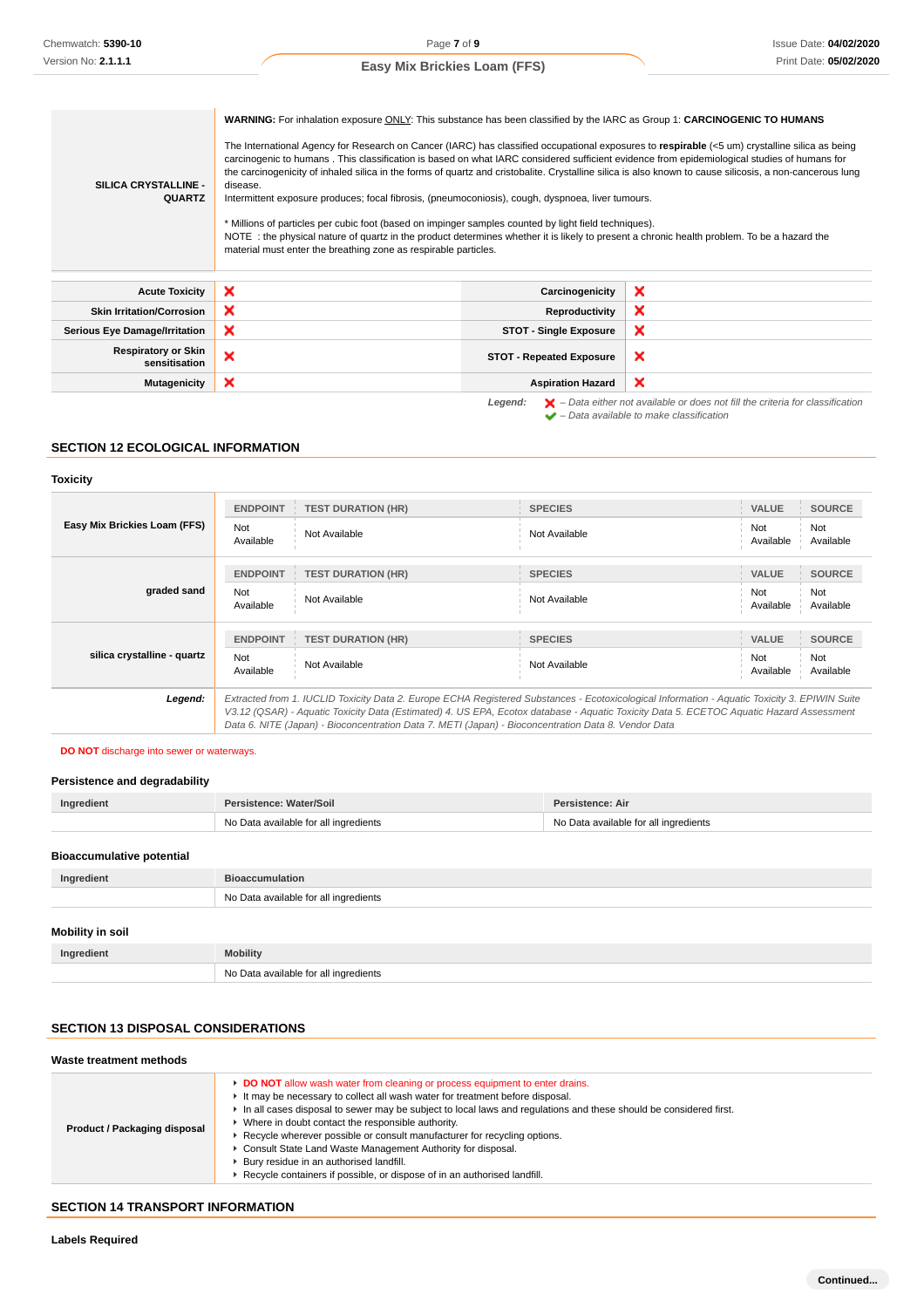**Marine Pollutant** NO **HAZCHEM** Not Applicable

#### **Land transport (ADG): NOT REGULATED FOR TRANSPORT OF DANGEROUS GOODS**

#### **Air transport (ICAO-IATA / DGR): NOT REGULATED FOR TRANSPORT OF DANGEROUS GOODS**

#### **Sea transport (IMDG-Code / GGVSee): NOT REGULATED FOR TRANSPORT OF DANGEROUS GOODS**

**Transport in bulk according to Annex II of MARPOL and the IBC code** Not Applicable

#### **SECTION 15 REGULATORY INFORMATION**

**Safety, health and environmental regulations / legislation specific for the substance or mixture**

#### **GRADED SAND IS FOUND ON THE FOLLOWING REGULATORY LISTS**

| Australia Exposure Standards                                                 | Chemical Footprint Project - Chemicals of High Concern List                                                                         |  |
|------------------------------------------------------------------------------|-------------------------------------------------------------------------------------------------------------------------------------|--|
| Australia Hazardous Chemical Information System (HCIS) - Hazardous Chemicals | International Agency for Research on Cancer (IARC) - Agents Classified by the IARC                                                  |  |
| Australia Inventory of Chemical Substances (AICS)                            | Monographs                                                                                                                          |  |
|                                                                              | International Agency for Research on Cancer (IARC) - Agents Classified by the IARC<br>Monographs - Group 1 : Carcinogenic to humans |  |
| SILICA CRYSTALLINE - QUARTZ IS FOUND ON THE FOLLOWING REGULATORY LISTS       |                                                                                                                                     |  |
|                                                                              |                                                                                                                                     |  |

Australia Exposure Standards

Australia Hazardous Chemical Information System (HCIS) - Hazardous Chemicals Australia Inventory of Chemical Substances (AICS)

Chemical Footprint Project - Chemicals of High Concern List International Agency for Research on Cancer (IARC) - Agents Classified by the IARC Monographs International Agency for Research on Cancer (IARC) - Agents Classified by the IARC

Monographs - Group 1 : Carcinogenic to humans

#### **National Inventory Status**

| <b>National Inventory</b>     | <b>Status</b>                                                                                                                                                                                              |  |
|-------------------------------|------------------------------------------------------------------------------------------------------------------------------------------------------------------------------------------------------------|--|
| Australia - AICS              | Yes                                                                                                                                                                                                        |  |
| Canada - DSL                  | Yes                                                                                                                                                                                                        |  |
| Canada - NDSL                 | No (silica crystalline - quartz; graded sand)                                                                                                                                                              |  |
| China - IECSC                 | Yes                                                                                                                                                                                                        |  |
| Europe - EINEC / ELINCS / NLP | Yes                                                                                                                                                                                                        |  |
| Japan - ENCS                  | Yes                                                                                                                                                                                                        |  |
| Korea - KECI                  | Yes                                                                                                                                                                                                        |  |
| New Zealand - NZIoC           | Yes                                                                                                                                                                                                        |  |
| Philippines - PICCS           | Yes                                                                                                                                                                                                        |  |
| USA - TSCA                    | Yes                                                                                                                                                                                                        |  |
| Taiwan - TCSI                 | Yes                                                                                                                                                                                                        |  |
| Mexico - INSQ                 | Yes                                                                                                                                                                                                        |  |
| Vietnam - NCI                 | Yes                                                                                                                                                                                                        |  |
| Russia - ARIPS                | Yes                                                                                                                                                                                                        |  |
| Legend:                       | $Yes = All CAS declared ingredients are on the inventory$<br>No = One or more of the CAS listed ingredients are not on the inventory and are not exempt from listing(see specific ingredients in brackets) |  |

### **SECTION 16 OTHER INFORMATION**

| ۱л<br>. |
|---------|
| ۱л<br>. |

#### **SDS Version Summary**

| <b>Version</b> | Date            | Updated                                                    |
|----------------|-----------------|------------------------------------------------------------|
| <u>.</u>       | 04/02/2020<br>. | Classification.<br>Physical<br>l Properties<br>.<br>.<br>. |

#### **Other information**

Classification of the preparation and its individual components has drawn on official and authoritative sources as well as independent review by the Chemwatch Classification committee using available literature references.

The SDS is a Hazard Communication tool and should be used to assist in the Risk Assessment. Many factors determine whether the reported Hazards are Risks in the workplace or other settings. Risks may be determined by reference to Exposures Scenarios. Scale of use, frequency of use and current or available engineering controls must be considered.

#### **Definitions and abbreviations**

PC-TWA: Permissible Concentration-Time Weighted Average PC-STEL: Permissible Concentration-Short Term Exposure Limit IARC: International Agency for Research on Cancer ACGIH: American Conference of Governmental Industrial Hygienists